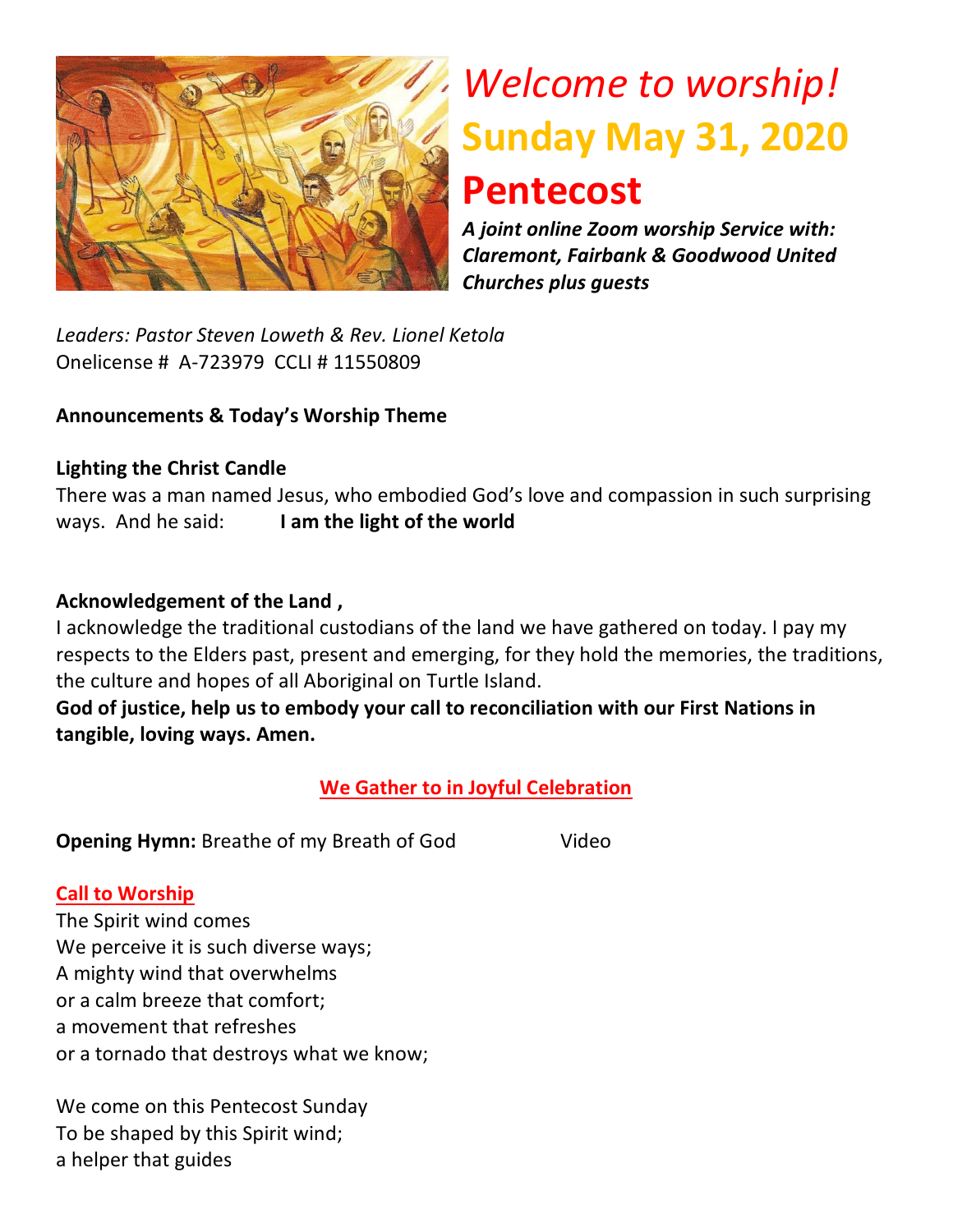or a challenging gale that pushes us to new places; a thermal that soars into all possibilities or a friend that accompanies us with love; a whirlwind that gathers us together or a chinook that warms new life.

As we come together, whether challenged Or comforted we ask that you Light us up, O God, So that we may burn for the way of Jesus. Blow on the embers of our faith That we may blaze light into the world. Illuminate our lives this morning with Transformation and with opportunity. Amen

#### **[Prayer of the Day](http://lectionaryliturgies.blogspot.com/2008/04/ascension.html)**

Holy One, We thank you for the gift of the Holy Spirit; Its empowering and enlightening energy Floods us with your light. Send your Spirit upon us and your world So that no matter our gender, our status, our age, our context We will be filled with your light and love. Amen.

#### **Word**

One: Whether you take what is written in the Bible as fact, metaphor, myth or story, listen now to these words for the meaning they hold in your lives today.

**All: May the Spirit bless us with wisdom and wonder, as we ponder the meaning of these words in our lives.**

#### **Scripture Readings:**

#### **First Reading: Acts 2:1-21**

2When the day of Pentecost had come, they were all together in one place.  $2$ And suddenly from heaven there came a sound like the rush of a violent wind, and it filled the entire house where they were sitting.  $3$ Divided tongues, as of fire, appeared among them, and a tongue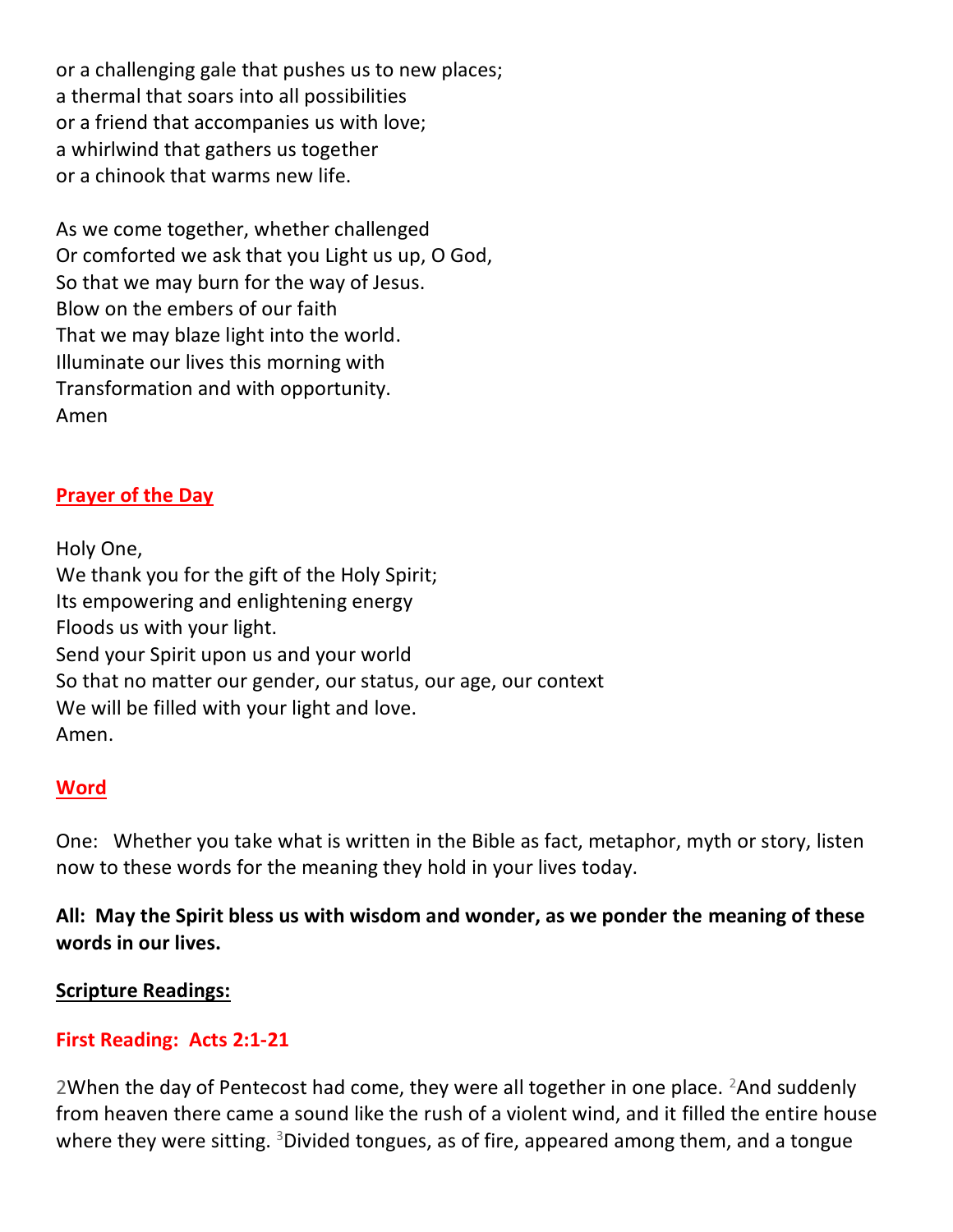rested on each of them. <sup>4</sup>All of them were filled with the Holy Spirit and began to speak in other languages, as the Spirit gave them ability.

 $5$ Now there were devout Jews from every nation under heaven living in Jerusalem.  $6$ And at this sound the crowd gathered and was bewildered, because each one heard them speaking in the native language of each. <sup>7</sup>Amazed and astonished, they asked, "Are not all these who are speaking Galileans?  $8$ And how is it that we hear, each of us, in our own native language? <sup>9</sup>Parthians, Medes, Elamites, and residents of Mesopotamia, Judea and Cappadocia, Pontus and Asia, <sup>10</sup>Phrygia and Pamphylia, Egypt and the parts of Libya belonging to Cyrene, and visitors from Rome, both Jews and proselytes, <sup>11</sup>Cretans and Arabs—in our own languages we hear them speaking about God's deeds of power." <sup>12</sup>All were amazed and perplexed, saying to one another, "What does this mean?" <sup>13</sup>But others sneered and said, "They are filled with new wine."

 $14$ But Peter, standing with the eleven, raised his voice and addressed them, "Men of Judea and all who live in Jerusalem, let this be known to you, and listen to what I say.  $15$ Indeed, these are not drunk, as you suppose, for it is only nine o'clock in the morning.  $^{16}$ No, this is what was spoken through the prophet Joel:  $17'$ In the last days it will be, God declares, that I will pour out my Spirit upon all flesh, and your sons and your daughters shall prophesy, and your young men shall see visions, and your old men shall dream dreams.  $^{18}$ Even upon my slaves, both men and women, in those days I will pour out my Spirit; and they shall prophesy.  $^{19}$ And I will show portents in the heaven above and signs on the earth below, blood, and fire, and smoky mist.  $20$ The sun shall be turned to darkness and the moon to blood, before the coming of the Lord's great and glorious day.  $21$ Then everyone who calls on the name of the Lord shall be saved.'

Holy Wisdom Holy Word **Thanks be to God**

**Reflection:** Pastor Steven Loweth

**Gospel Acclamation:** VIDEO

Holy Wisdom, Holy Word **Thanks be to God** 

#### **Holy Gospel of John 20:19-23**

 $19$ When it was evening on that day, the first day of the week, and the doors of the house where the disciples had met were locked for fear of the Jews, Jesus came and stood among them and said, "Peace be with you." <sup>20</sup>After he said this, he showed them his hands and his side. Then the disciples rejoiced when they saw the Lord.  $21$  Jesus said to them again, "Peace be with you. As the Father has sent me, so I send you."  $^{22}$ When he had said this, he breathed on them and said to them, "Receive the Holy Spirit.  $^{23}$  If you forgive the sins of any, they are forgiven them; if you retain the sins of any, they are retained."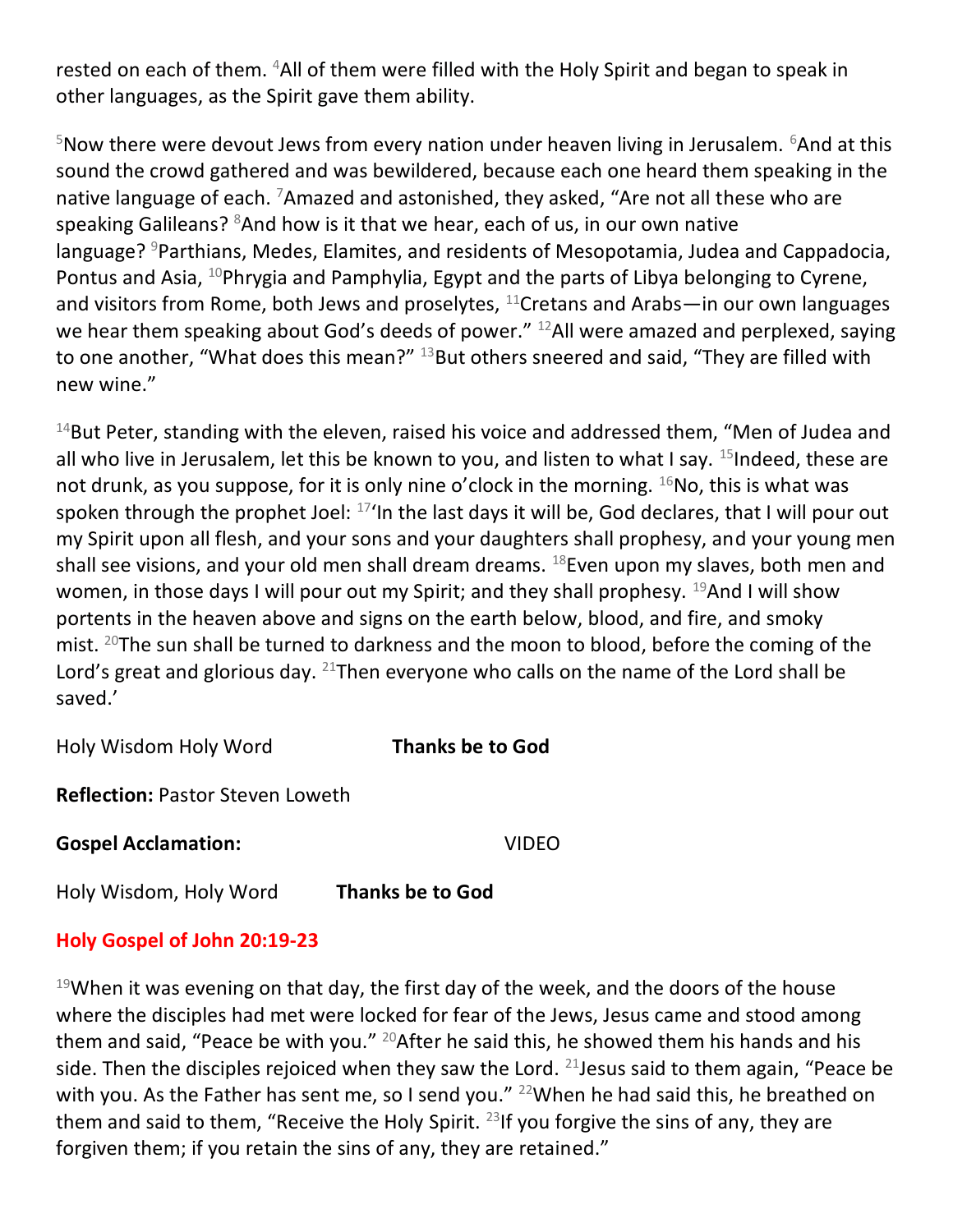**Reflection:** Rev. Lionel Ketola

#### **We Respond to the Joyful News**

**Hymn of the Day:** Spirit of the Living God Video

Invitation to the Offering

#### **Offering Prayer**

**Bountiful God, we come with our offerings in response to your love. With the new life in Christ, we give ourselves in service to others. With the energy bestowed by the Spirit, we seek to inflame all your people with a zeal for your way. Receive the work we do, and the gifts we bring, that they may become a blessing in your sight.**

#### **Prayers of the People**

God of Pentecost, In these days of knowing, and not knowing, We are like the buds on the trees, eager to burst forth into the world. Please hold us gently in place until we are certain in the ways of loving our neighbor.

Let us not toss ourselves and others into thoughtless harm. Let us recall that all life is sacred in your eyes, not only that of the unborn child, but also those with lines of life lived etched upon their hands and faces, and including those whose immune systems are compromised. These, too, are your beloved, whose care we are blessed to bear. We pray for all those in long term care homes.

#### God in Your Mercy, **Hear our Prayer**

We seek blessing upon those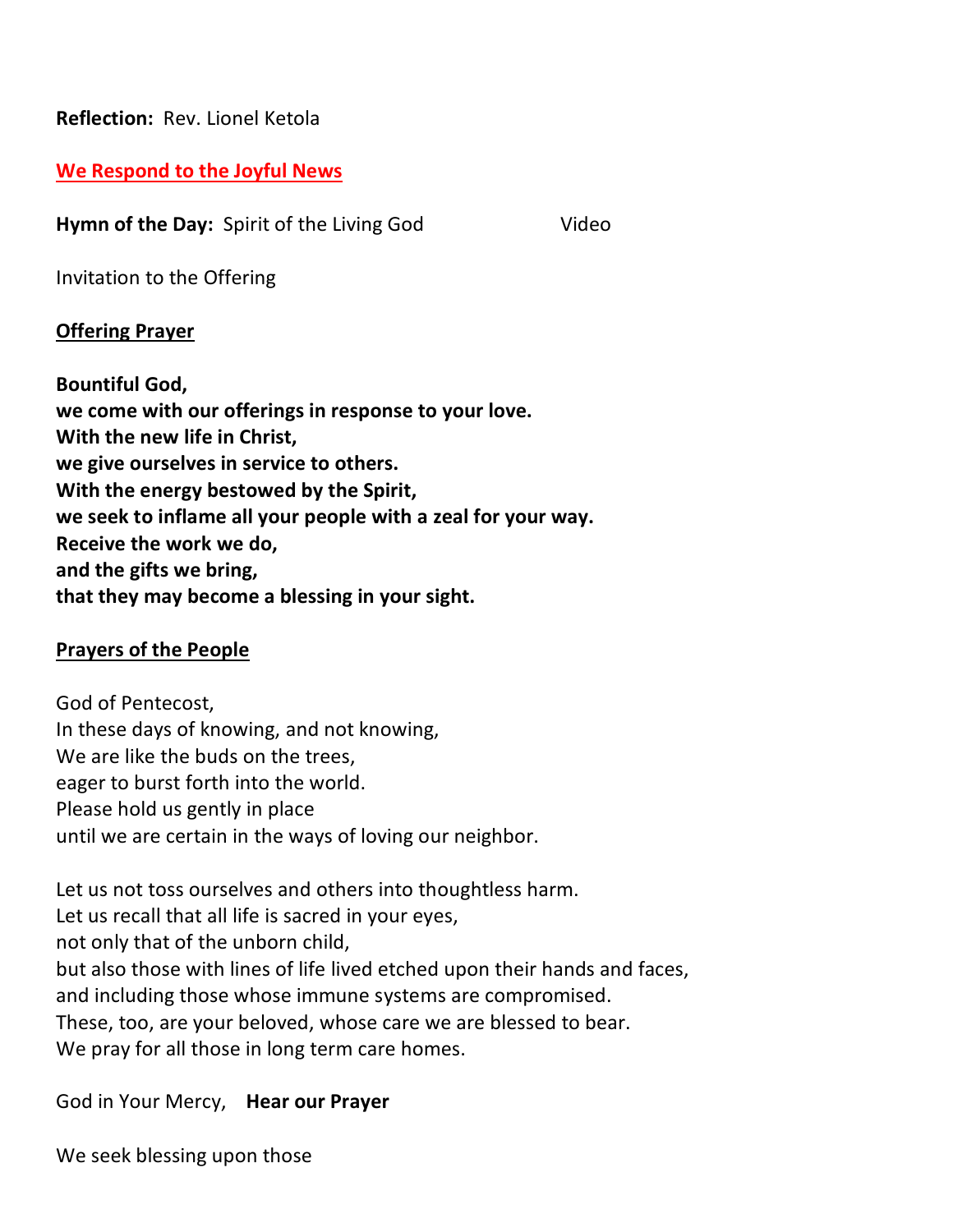who have answered a call to care for us. We pray for all front line workers.

God in Your Mercy, **Hear our Prayer**

Help us to hear that caring for one another is your command on our lives. Open our ears to hear the tragedy in this time of coronavirus, Open our eyes to see the world as it is today, Open our hearts so that we can continue loving and helping Those in need.

God in Your Mercy, **Hear our Prayer**

Help us to think of what kindness, however small, we might offer someone. Help us to remember that our life is not our own, but belongs to you. Help us always, Lord, to remember our promise to you that we will care for our neighbor as ourselves. Help us to remember all those on our hearts and minds on this day……..

We lift a up these and all our prayers to you we pray as you taught us: **Our Mother and Father…**

**Closing Hymn:** Spirit, Open My Heart Video

#### **Blessing and Commissioning**

As we leave this time of worship And while much of the road ahead is uncertain, We remember Jesus' words: "I will not leave you orphaned" "You will be clothed with power from on high" "You will be my witnesses" And as we go forth to live out our calling, may the blessing of God, Creator, Christ and Holy Spirit, fill us with peace and with power, now and always. Amen!

**Sung Blessing:** We Are Not Alone **VIDEO**